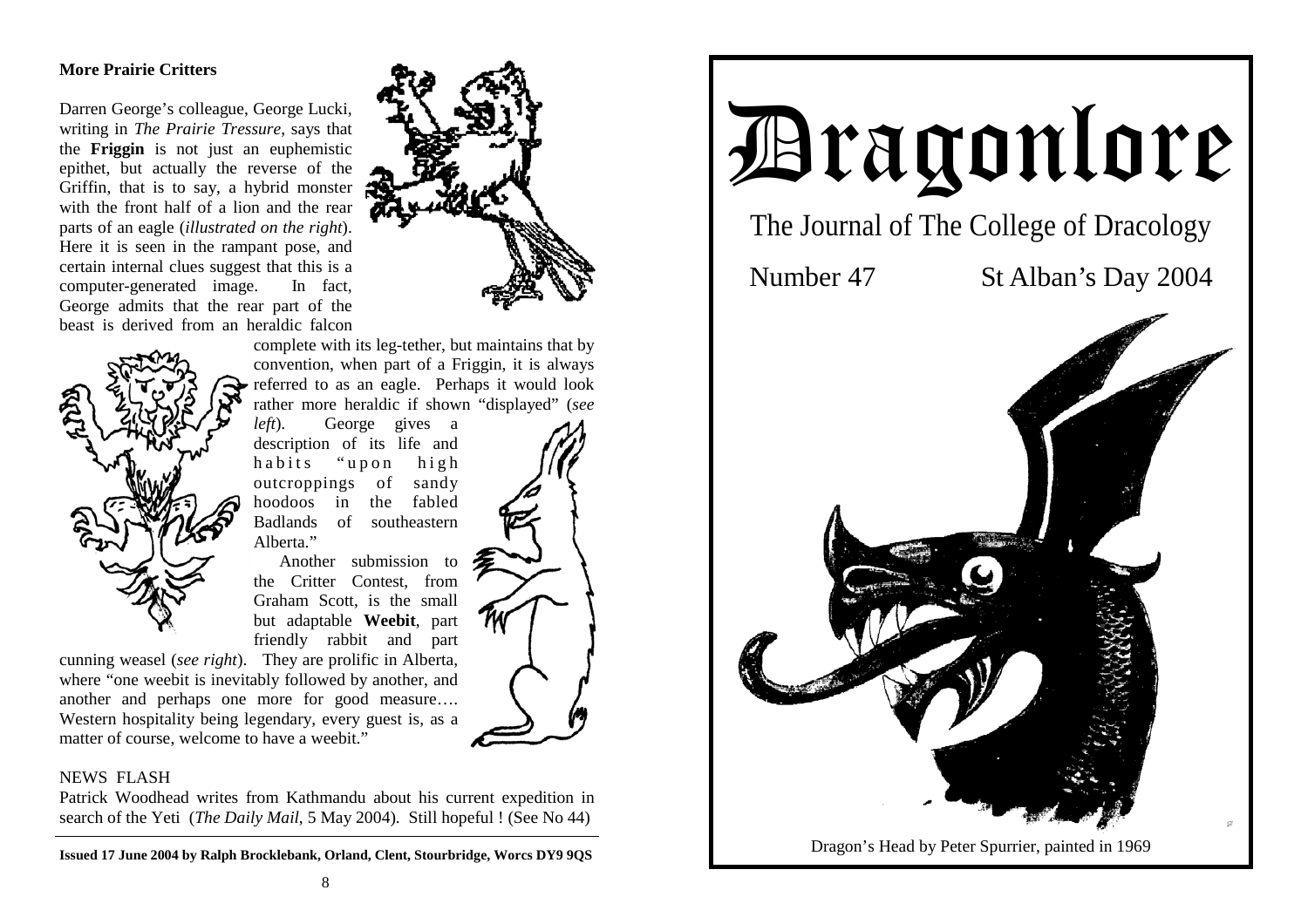

**The College of Dracology for the Study of Fabulous Beasts** 

*We welcome new members Anthony Bruce, Antony Denning, David Hawkings, Annie Robertson, Andrew Roe, Vernon Rolls and David Vaudrey.*

St Alban was Britain's first Christian martyr. Born in Verulanium (now named after him) in the  $3<sup>rd</sup>$  century, he converted to Christianity late in life and suffered martyrdom by the sword about 304 AD. King Offa of Mercia founded the monastery at St Alban's, on the alleged site of his death, in 795, and the abbey church became the Cathedral in 1877 with the creation of the new Diocese. The saint's feast day falls on  $17<sup>th</sup>$  June. There is today a frigate in the Royal Navy, HMS St Albans, named after the Duke whose title comes from the town that was named after the saint, making a name-chain of four links, with not a dragon in sight.

The dragon's head on the cover was painted in 1969 by Peter Spurrier who was at the time a design consultant for the Investiture of the Prince of Wales that was celebrated at Caernarfon Castle. There were many design innovations around this event, including a modernistic coronet for the Prince and a stunning new uniform for Lord Snowdon as Constable of the Castle, which he designed for himself, as well as a great profusion of banners and gonfanons featuring plenty of red dragons. It was probably this festival

which promoted the dragon to the prime position in the Welsh consciousness, a place previously held by the Prince of Wales's Feathers, an attractive and muchused emblem that was now recognised as the symbol of the Heir to the English Throne and not really Welsh at all. The ambiguity remains. In those days far more Welsh regiments had the feathers in their cap-badge than had the dragon, but that was because of



Vernon Rolls is the proud possessor of a collection of Munich calendars, which were illustrated by Otto Hupp, reckoned to be the best German heraldic artist of his time, and he has sent in this page from the 1903 edition, showing the arms of the Wurmbrand family. Canting on the name, both shield and crest show a black Lindwurm, a sort of wingless dragon well known in the folklore of northern Europe, and, as the Lindworm, frequently seen in English church carvings (usually wingless *and* legless), holding in his mouth a stick

burning at both ends, for the Brand. Vernon adds that the German word *Lind* means soft and gentle, which may account for the fact that this beast is rather obviously female, though it could be an old word for *snake*. It is a rarity in British heraldry, but when it does turn up, it is commonly blazoned as a *wingless wyvern*, though it seldom has the panache of this Lindwurm.

 Vernon also recommended a book by Gore Vidal, *A Search for the King* (New York 1950; London, with a new Introduction by the author, 1993) which tells the story of Blondel and Richard the Lion-Heart in a fanciful and colourful manner, with brief appearances of a dragon, a cannibalistic giant (who is very fond of young shepherd boys), a lady vampire and a friendly unicorn. These all appear in a matter-of-fact fashion, in true mediaeval style, as incidents in the troubadour's adventures. His travels are mostly set in Austria and Germany, but a map would have been helpful.

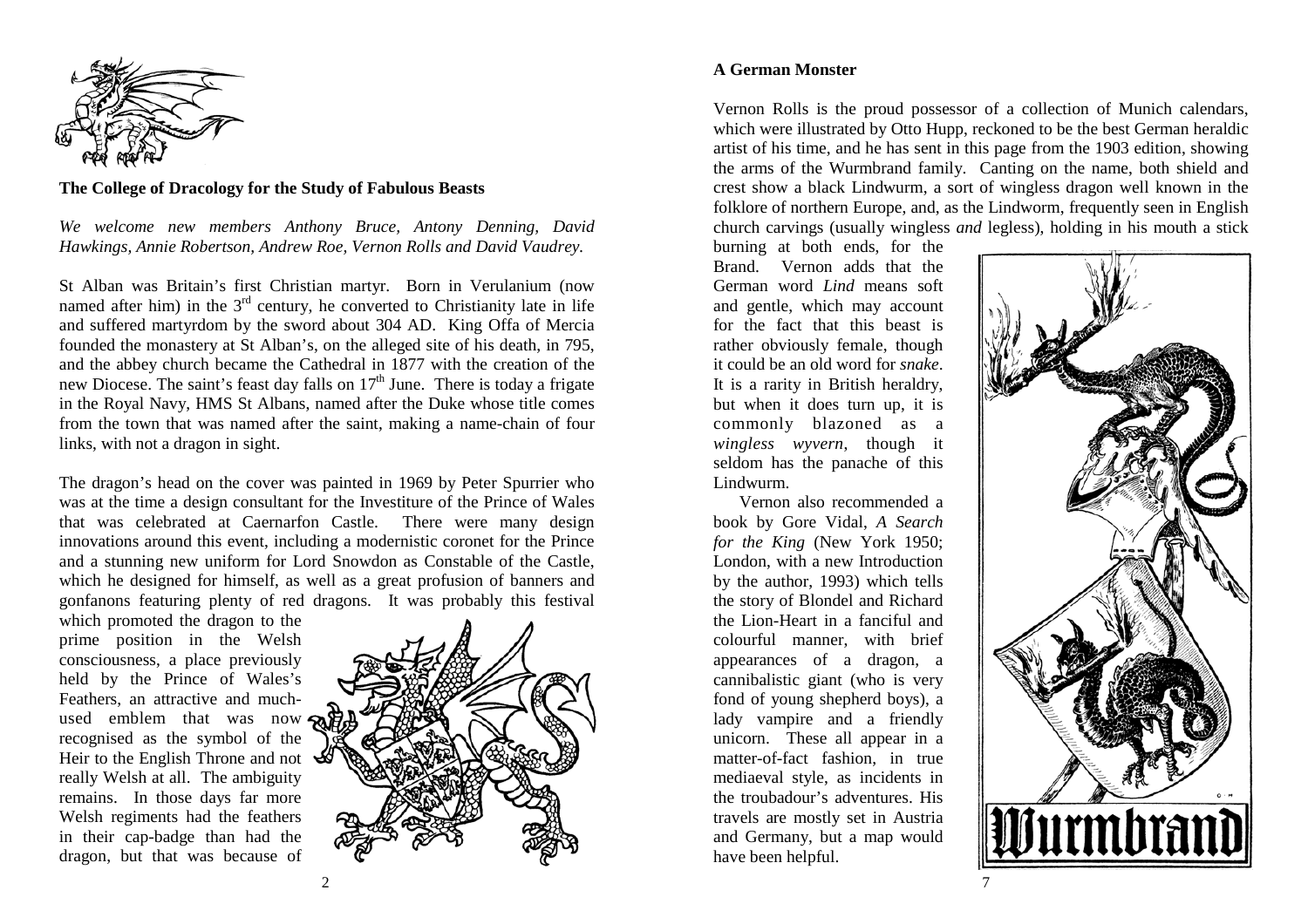there been no Beethoven there would be no "Ode to Joy;" or if no J.K. Rowling, then no Harry Potter. Once created, of course, these things form part of our culture and assume a life of their own, but the question remains whether imagination can be so disciplined that it can be used as a means to discover truths that may lie outside the limits of the material world as it has been defined by scientists. The world of dracology lies in this marginal realm, and though Highfield brings much welcome clarity into the relationship of magic and science, it is perhaps too easy to dismiss fabulous beasts as simply mistaken, albeit imaginative, attempts at explaining certain fossil remains. Would the bones of a dinosaur be seen as those of a dragon if the idea of the dragon were not already in place?

## **Dragons and Dinosaurs**

There is no doubt that the discovery of dinosaur remains, and the subsequent reconstructions of what they might have been like during their lifetime, has had its influence on the way that dragons have been depicted, presumably on the assumption that dinosaurs were the original dragons. One of the most delightful examples of this influence is in Turner's sublime figures-in-alandscape painting of *The Goddess of Discord in the Garden of the Hesperides*, in which the dragon Ladon, the son of Typhon and Echidna, perched on a rocky prominence, guards the pass that is the entrance to the Garden. Originally painted in the style of a mediaeval heraldic dragon, Ladon was repainted by Turner after fossil dinosaurs had been discovered and reconstructions published, to make it appear more "realistic." The fact that the fossil was a marine species and would not have been perched on top of a cliff, was just an unfortunate misunderstanding, since the fossil itself may have been discovered in a cliff-top as a result of geological uplift. It is not generally supposed that the idea of dragons arose from the direct experience of living dinosaurs, though modern cartoons and films which show cave-men co-existing with creatures that had been long extinct even in *their* day do engender a certain confusion in the popular mind, but it is suggested that early attempts at reconstructing living beasts from the evidence of fossils could have led to images that became dragons. Certainly the pictures of dragons in children's books and in films are now much more like dinosaurs than they used to be, with their ponderous bodies and long tapered necks and tails, often decorated with rows of triangular plates. On the other hand, the historical evidence would seem to show that dragons originated with serpents, and their subsequent acquisition of ears, legs, horns and wings was a result of artistic exuberance rather than from any observations in the realm of natural history. There is much still to discover.

their loyalty to the Prince. Although not of Welsh origin, the feathers deserve to remain as a Welsh emblem by association, but nowadays they are seen far less often than the Red Dragon. One fine example is this drawing by Anthony Jones showing the dragon charged on the shoulder with the arms of the Prince of Wales, which he uses as his personal totem (*bottom of previous page*).

### FEEDBACK

Roger Barnes writes to point out that the drawing of the arms of the New Zealand Law Society with its Manaia supporters (in No 43), though sent in by him, was not his work. This indeed should have been obvious to those familiar with his own distinctive style. Several of his drawings have featured in these pages, including the Dragon (No 25), the Male Griffin (No 31), and the Lamia (No 32). To these we can now add this Griffin supporter of the arms of Diana, Princess of Wales (*right*), taken from *The New Zealand Armorist,* No 89 (Summer 2004). For those who like to colour these things in, the body is Ermine, the wings Erminois, the beak, beard, forelegs, coronet and chain Or, and the tongue and claws Gules. Roger has now produced a delightful new booklet, *Armorial Bearings of the* 



*Surnames of Scotland, Volume One* (Auckland 2004), with 51 shields of arms in colour, which include the three blue griffins of Forsyth, the martlets, three each, for Cairns and for Rutherford (gold and black respectively), and the three black unicorns' heads for Preston.